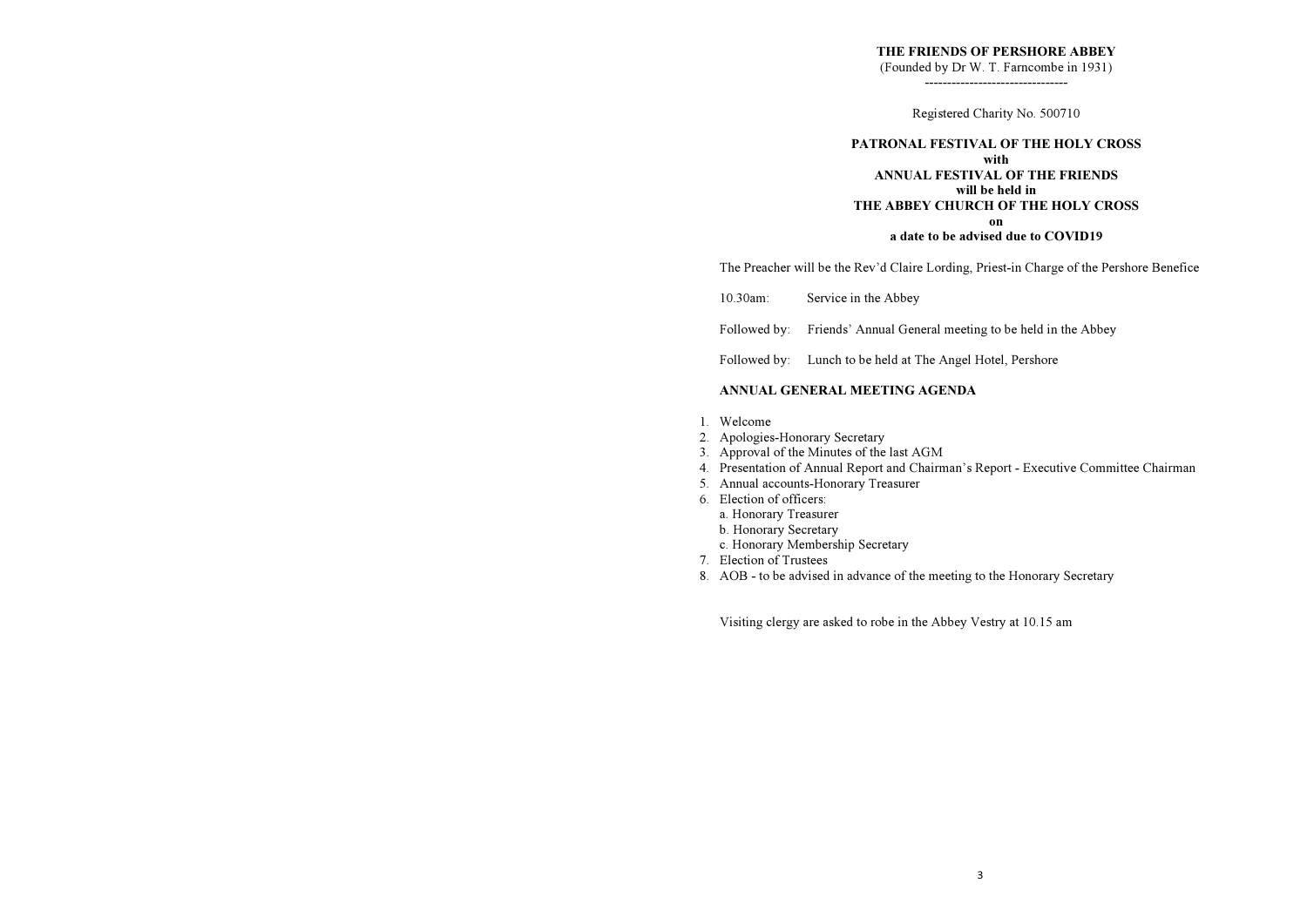# **THE CHAIRMAN'S 2020 REPORT**

## Dear Member,

It is such a privilege to share my 2020 report to the Friends of Pershore Abbey (FOPA) with you all this year. The year up to the  $6<sup>th</sup>$  April 2020 has been like no other in the history of Pershore Abbey. Due to the Global Coronavirus pandemic the Abbey closed as a place of communal worship on March  $22<sup>nd</sup>$  – possibly for the first time ever in its history. The impact that the closure had on Pershore Abbey's worshipping community and beyond was profound but new ways to worship were found. Thanks to the ongoing investment in technology being made by the PCC with support from FOPA online material was delivered to many who otherwise would have lost contact with the clergy and the community during the period of closure. What a blessing this has proved to be.

2019/2020 also proved to be a significant year from a financial perspective as can be seen in the accounts. FOPA's funds have significantly grown thanks to the receipt of generous legacies.

During the year, the changed nature of FOPA's finances enabled a firm commitment to be made to the PCC to underwrite the balance of the organ project costs. Since then much evidence of progress has been seen in the Abbey with the commencement of the enabling works at the beginning of 2020.

Other PCC activities funded by FOPA during the year include:

## **i. Roof and Drainage Maintenance**

Ongoing maintenance by the PCC to the Apse & Wick Chapel rooves, flashings, gutters and downpipes has been funded by the Friends.

# **ii. CCTV & Lighting**

Further enhancements to the CCTV system and energy efficient lighting at the East End of the Abbey has been undertaken by the PCC and funded by the Friends.

### **iii. Sound System Enhancements**

During the year regulatory requirements obliged the PCC to make changes to the sound system. The balance of costs associated with these works was funded by FOPA.

## **iv. Access Ramps**

Removable access ramps between the nave and the sanctuary were installed during the year. The costs of these ramps were borne by FOPA.

### **1. Future Projects**

FOPA Trustees welcome with enthusiasm the ambitious projects planned by the PCC for future years once the organ project has been completed. These are challenging projects which include the replacement of the ancient bell frame with a steel alternative (simultaneously facilitating the replacement of the carillon); the enlargement of the vestry area and the possible reconstruction of the St Edburga's chapel.

### **2. Initiatives**

 $\mathbf{A}$ • **2019 Friends Memorial Lecture** Due to the sad death of FOPA trustee **Prof. Keith Robbins** the 2019 Friends Memorial Lecture did not take place. Keith was due to speak about the Treaty of Mr R.W. Farncombe Mrs. A.E.Finch Mrs P. Freeman Mrs P. Gardiner Mrs A. Gerrard Mrs G. Gilmour Mrs D. Glover Mr N. Goodman Mrs M. Goodrich Mrs G. Goss Ms P. Greenwood Mrs U.W. Griffiths Mrs E. Gunhouse Miss A. Hampton Mr R.F. Hancox Mrs B.J. Harber Lady C.J. Harford Mrs E.J. Hill Mr C. Hordern Mr R. Hughes Mr B. Ireland Mrs M. Jeavons Mrs P. Jenkins Mr R.H. Jones Dr J. Kennedy Mrs M. Kirkham Mrs L.Kitt Mr R. Lockett Rev'd C. Lording Mrs G. Mackenzie Mrs C.G. Mawdsley Mrs V. McWhirter Mrs B. Milton Mrs J. Morgan Miss S.V. Morris Dr S. Mortimer Mr N. Moss Mrs E.Norton Mrs D. O'Sullivan Mrs M. Owen Mrs R.I. Partridge Miss A. Peart Mrs R.N. Plath Mr K. Poyser Mrs. L. Raymer Mr C. Reeves Mrs M. Rex Mrs H. Roe Mrs E.C. Rosier Dr A. Rumble Mr A. Sanders Mrs H.M. Seddon Mrs D. Shaw

Mrs R. Simpson Mr R.A.F. Smith Mrs S<sub>M.</sub> Smith Mrs F. Smyth Mrs S.Sutcliffe Mrs E. Sydenham Mr Alistair Thomson Mrs J. Thompson Mr N.H. Tidman Mrs A. Tomkins Mrs P. Upward Miss S. Vial Mr D.M. Wager Mrs B. Whatmore Dr H<sub>L</sub>. Whitwell Mrs A.E. Williams Mr W.R. Williams Mr S.T. Williams-Thomas Ms V. Wood Mrs M. Woodcock Mrs V. Wootten

# **Life & Heritage**

Mrs A. Addison Mrs B. Banbury Mr D.J. Bezzant Mrs P.M. Buckley Mrs S.A. Burnell The Very Rev'd N. Coulton Mrs V. Dennis Mrs R. Duke Mrs A.M. Edmunds Mrs M.C. Evans Miss K.E. Fraser Mrs P.A.J. Griffiths Mr V.F. Haines Mrs C.M. Hall Mr R.A. Hill, OBE Mr A. Humphries Miss M.A. Jones Mrs S.M. Jones Mr P.K. Maple Mrs P. Morris Mr B.A. Orwin Mrs I. Reid Mrs B.A. Smith Mrs M.S. Speakman Miss A. Stallard Mrs A. Thornton Mrs A. Vint Mrs J.S. Wilson Mr K. Wiltshire Mrs R.V. Woolley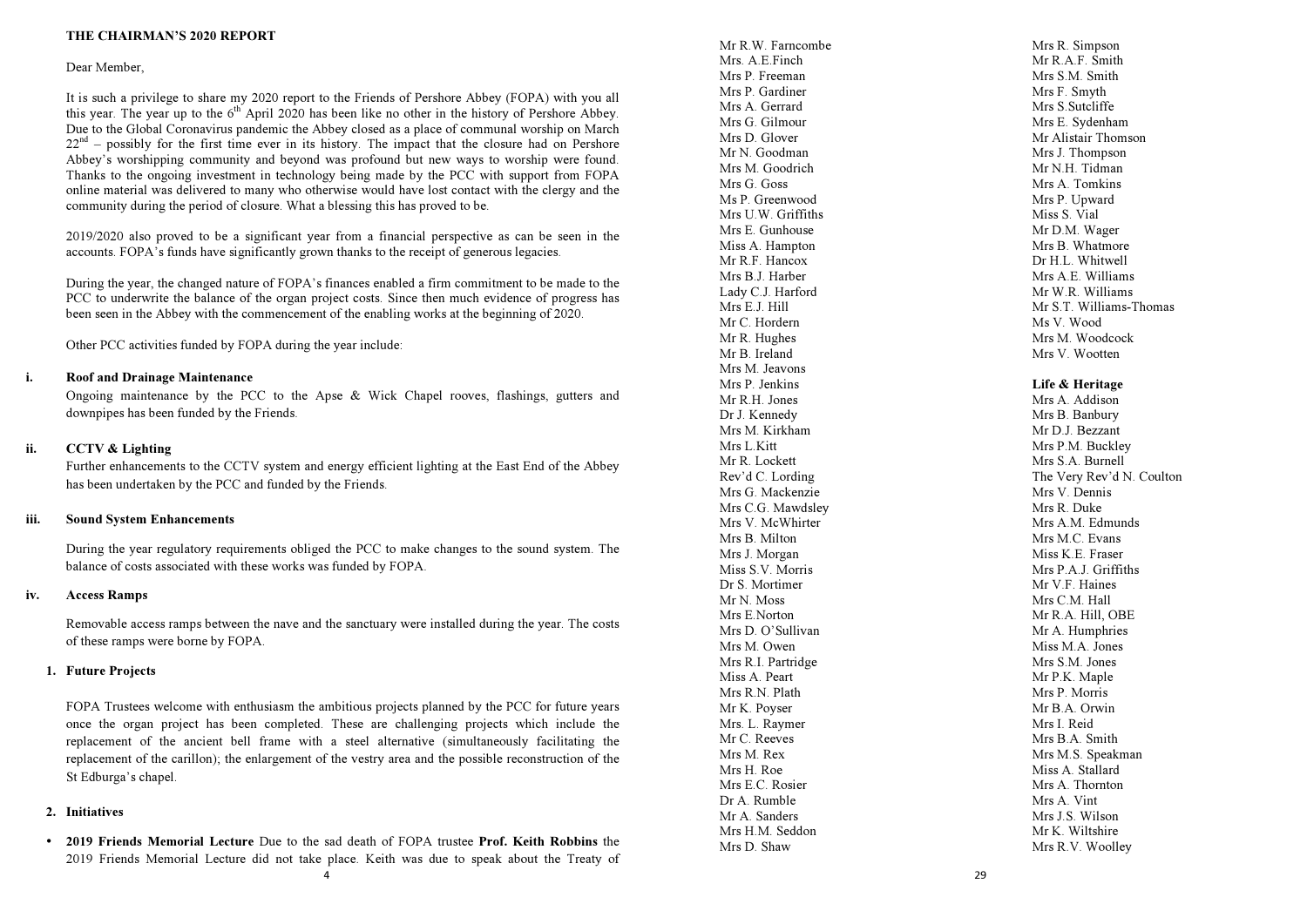Mr & Mrs M. Reeve Mr & Mrs P. Roche Mr & Mrs M.A. Rowley Mr & Mrs R. & P. Saville Mr & Mrs D.B. Scott Mr & Mrs J.P. Sington Mr & Mrs J. & H. Sommerville Mr & Mrs P. Stansbie Mr & Mrs S.J. & R. Whittaker Rev'd & Mrs A.G. Williams

# **Joint Annual & Heritage**

Mr & Mrs J. Burton

### **Joint Life**

Dr & Mrs F. Borchardt Mr & Mrs B. Bossom Mr & Mrs D.J. Bray Mr & Mrs M. Broughton-Taylor Mr & Mrs R. Burman The Very Rev'd & Mrs C.R. Campling Mr & Mrs W. Carr Mr & Mrs W.G.K. Carter Mr & Mrs A.R. & J. Clemow Mr & Mrs W.A. Clode Mr & Mrs N.L. Collis Mr & Mrs E.J. Crowther Mr & Mrs M. Dudley Mr & Mrs M.M. Gorman Mr & Mrs D.N. Hawkins Mr & Mrs J. Hogan Mr & Mrs J. Holland Mr & Mrs A. Hornyold Mr & Mrs T.M. Horton Mr & Mrs D. Houle Mr & Mrs E.L. & S. Howell Mr & Mrs J. Kottler Mr & Mrs J. & S. Lynch Mr & Mrs M.C. Meikle Mr & Mrs P.J. Moreton Mr & Mrs K. Oliver Mr & Mrs J.K. Oxspring  $Mr & Mrs F T. Powell$ Mr & Mrs K. Pritchard Mr & Mrs J. & M. Rendall Mr & Mrs R.C. Richards Mr & Mrs L.J. Sharp Mr & Mrs R. Slawson Mr. & Mrs. I. & R. Steele Mr & Mrs R. & J. Steele Mr & Mrs R.D.E. Stott Mr & Mrs M.J. Taylor **Joint Life & Heritage**

Mr & Mrs B. Chapman Mr & Mrs R.W. Cheney The Rev'd Canon & Mrs Coombs Mr & Mrs C. Hamlin Mr & Mrs J.R. Leahy Mr & Mrs R.P. Marchant Mr & Mrs M. Orchard Mr & Mrs A.E. Payne Dr & Dr C.E. Perks Mr & Mrs A.H. Perks Mr & Mrs J.S. Plant Mr & Mrs L.S. Steele Mr & Mrs J.O. Tyldesley Mr & Mrs D. Williams-Thomas Dr & Mrs J.D.S. Wilson Dr & Mrs F.C. Worlock Mr & Mrs D.L. Wynn

# **Life**

Mrs H.A. Albright Mrs M. Anton Mrs M J Atherton Rev'd A. Austin Mr T. Bailey Mr R. Bateman Mrs D.M. Beard Mr A. Bellars Miss C. Berry Mrs J. Bishton Miss R. Brant Mrs A. Brinton Mrs M. Brown Mr L. Butt Mrs R.J. Cadbury Dr I.M. Cassells Rev'd P.D. Chippendale Mrs S. Clasen Mr M. Clemens Ms S. Clemens Mrs D.R. Clifford-Smith Mrs I.M. Cottrell Dr J.M. Dale Brigadier C.D. Daukes Mrs J. Davie Mr H.A.L. Dawes Mrs M.J. Derbyshire Dr C. Dodd Mrs S. Dolman Mrs S. Draper Mr R.A. Eccles Mr M K. Ellingworth Mrs A.K. Emms Dr C. Farey

Versailles 100 years after it was signed. He planned to outline the profound impact the treaty has had on Europe in the twentieth century.

# • **2020 Friends Memorial Lecture**

**Dr. Belinda Wilkes** has kindly agreed to deliver the 2020 Friends Memorial Lecture when it takes place. Belinda is Director of the Chandra X-Ray Center and a leading Astrophysicist. Chandra is NASA's flagship X-Ray telescope. Her pioneering exploration work in deep space serves to underpin her Christian faith as we shall hear!

# **3. Membership**

Our Membership Secretary Maggie Atherton has been undertaking critical maintenance to our records over the past 12 months. This enables the FOPA Trustees to stay in touch with members who provide so much support to our cause. Despite ongoing membership recruitment activity our membership count has diminished over the relevant period. New members are always welcome, and we recognise that the best "recruiting Sergeant" of all is our own existing membership. Can we please therefore encourage every member to consider discussing membership with friends and relations willing to support our work. Please also consider the gift of friendship to your children – possibly as a novel solution to birthday and Christmas present dilemmas!

# **4. Administration & Finance**

Our Hon. Sec. Erica Norton OBE and our Hon. Treasurer Peter Dann continue to serve the FOPA Executive Committee with dedication and diligence. They are happy to admit that the work is rewarding – the trustees are equally happy to acknowledge their significant contribution to FOPA's administration!

Following receipt of approval to do so by the membership at the 2019 AGM, work to turn FOPA into a Charitable Incorporated Organisation is ongoing and we are deeply grateful to our fellow trustee Matthew Horton for his leadership in this field.

Matthew also chairs the FOPA Investment Committee which so skilfully oversees the work of our fund managers Smith and Williamson and provides guidance and control in this vital area of our activity.

# **5. Fund Raising**

Thanks to Helen Whitwell, Maggie Atherton and Erica Norton, a highly successful Summer Garden Party took place in the riverside gardens of the Cooperage in Bridge Street on Sunday 14<sup>th</sup> July 2019. This provided a welcome opportunity for members to meet and enjoy the friendship that defines our organisation!

Thank-you for your prayers and support over the past year.

Yours faithfully,

# Michael Hodges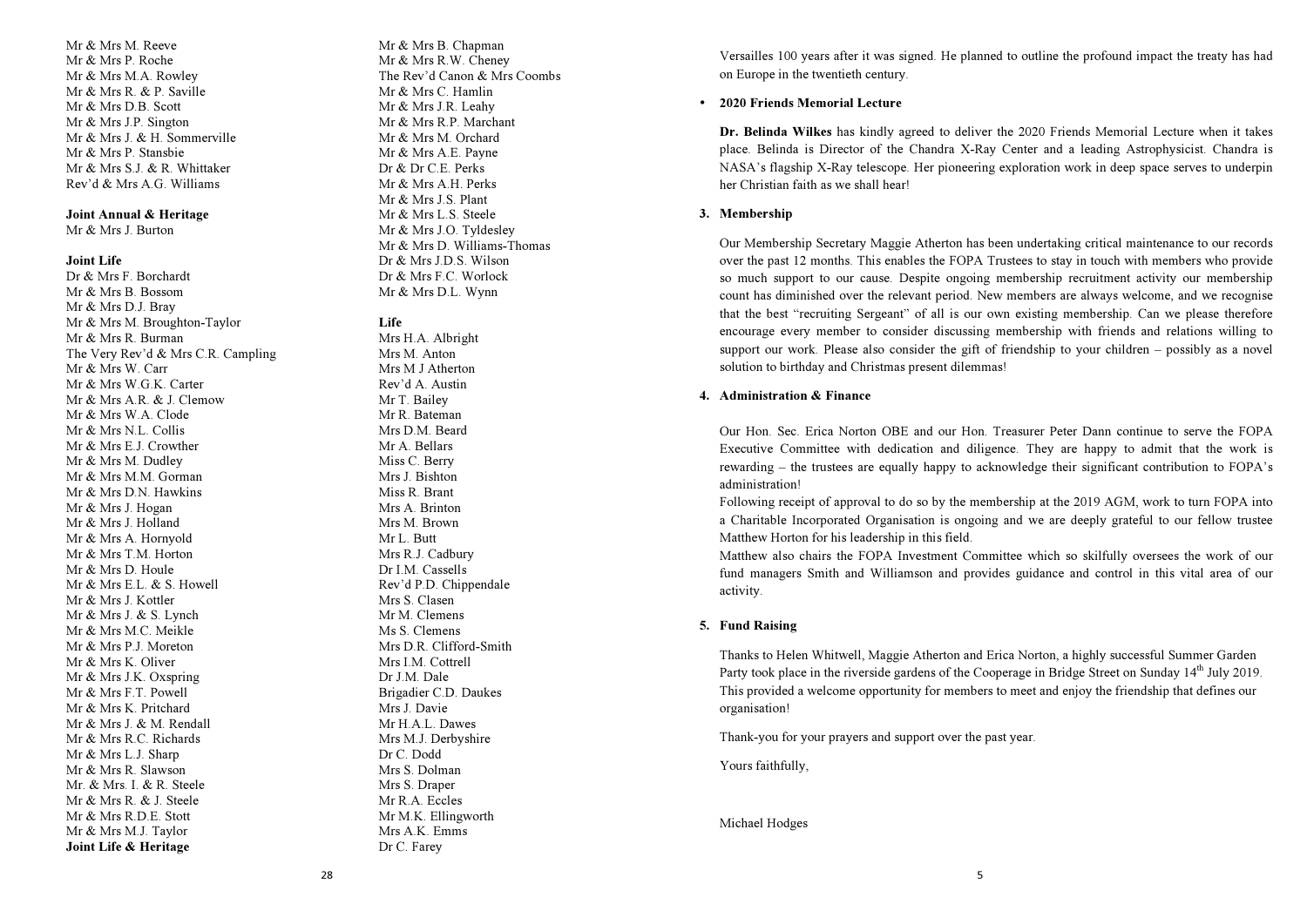## **FOPA Priest-in-Charge Report 2020**

#### Dear Member,

This has been a most rewarding and exciting year when much of the hard work of previous years has begun to come to fruition.

Having satisfied all the faculty conditions for the new organ, the contract between the PCC and Fratelli Ruffatti was signed in October and the organ is now being built at the Fratelli Ruffatti factory in Padua, Italy. It will be shipped to the UK and transported to Pershore for installation by their skilled craftsmen towards the end of 2021. Significant progress has been achieved during the first few months but sadly work was suspended during the coronavirus lockdown in Italy.

The enabling works to accommodate the new organ in the Abbey commenced in January. This includes the installation of the steel support beams and platforms on which the two organ casings will sit; the installation of a new access ladder and platform to the north aisle roof space; the installation of a blower room in the north aisle roof space and the removal and subsequent replacement of the tiles of the north aisle roof after new felting has been installed. The internal works in the Abbey have required the erection of scaffolding which has naturally caused some disruption to services and other events.

The new roof access has required the removal of stonework for a new access doorway in the wall at the end of the north aisle roof space. An early discovery was a Romanesque arch and Romanesque column and capitol buried in the wall behind the outer stonework which caused great interest and excitement amongst archaeologists. The column shaft and base are in remarkable condition and are to be retained as a feature of the opening.

The PCC is most grateful for the funding support given by members of the congregation and the wider community both through the "Adopt a Pipe Scheme" and individual donations. We have also received donations from grant making bodies and we will continue to seek funding support in these ways as this exciting project unfolds. The PCC is especially grateful to the Friends of Pershore Abbey who, whilst not wishing to stand in the way of others prepared and willing to give, has agreed to provide the additional funding support that enabled the contract to be signed and the project to proceed.

As ever normal running and essential maintenance of the Abbey continues apace. During the year we repaired the damaged roofing felt and tiles caused by our resident and protected 'congregation' of Daubenton's bats in the Wick chapel and Apse roofs that had caused water leakage and damage to the woodwork. This work has created an improved home for the bats with special mesh (to protect the roofing felt) on which they can roost.

We also installed enhanced, user friendly and safer mobile ramps with handrails in way of the chancel step on each side of the nave to replace the existing temporary ramps. This has significantly improved access for the elderly and those visitors and worshippers who suffer mobility difficulties. We have also secured Archdeacon's approval to install an attractive and substantial wooden lectern rail to replace the existing metal framework and to provide support to readers from a more attractive and safer setting.

**LIST OF MEMBERS 2019-20 Annual** Dr P. Aston Rev'd E.J. Bangay Mr S. Barrett Mr G.D. Berwyn-Jones Mr C. Brooker Miss J. Butler Miss K.F. Bye Mrs A. Champion Mr G. Clarke Mr P. Dann Mrs S.M. Darrington Mrs A. Dobbins Mrs C.I. Dorrell Mrs J. Figg Mr R.J. Gillmor Mrs V. Glews Mrs S Grantham Mrs O.R. Green Mr R. Haden Mrs J. Herbert Mr S. Higgins Mr M.J. Hodges Mrs J. H. Hodgkins Miss A.M. Jackson Mr P.A. Jones Mrs E.A. Kearney Mrs E. Landale Mr S. Lockett Mr P. Mahony Mrs Y. Mallard Mrs J. Marsden Mrs S.D. Marsland Mrs. Y. Mckeon Miss M. Millbery Mrs J.J. Morgan Mrs K. Morris Mrs. M. Newell Mr. J. Palfrey Miss G.F. Pay Mrs J. Preedy Mr A. Prescott Mrs D.J. Quinney Mrs S. Read Mrs J. Robbins Mrs. J. Roberts Mrs S. Rust Mr. R. Scott Mr M.E. Spence Mr. A. Thomas Mr D. Ward Mr J.G. West

Mr. H. Whiter Mrs D. Wood

**Annual & Heritage**

Mr J. Alexander

#### **Annual Corporate**

Pershore Bell Ringers Pershore Town Council Amber Care (Stonebow House)

### **Honorary**

Mr & Mrs D. Cadbury Dr D.J. Cornwell Mr & Mrs J.M. & B. Curtis The Very Rev'd Dean of Westminster The Very Rev'd Dean of Worcester Mr C. Duckworth, CBE The Rt Rev'd Bishop of Worcester Sir Michael & Lady M. Perry Mr P. Surman Dr M. Thurlby  $Mr & Mrs$  W.R.B. Webb Mr J. Wheatley Dr A. Williams

#### **Joint Annual**

 $Mr & Mrs R H & L$  Albutt Mr & Mrs P. & S. Allies Mr & Mrs M.H. Anderson Mr & Mrs C. & M. Baines Mr & Mrs A H. Barker Mr & Mrs V.P. Blake Mr & Mrs G.W. Bolsover  $Mr & Mrs C D & R B V.$  Bristow Mr & Mrs A. Broad Mr. & Mrs. P. & J. Burton Mr & Mrs S.J. & S. Clarke Mr & Mrs L. Clifton-Crick Mr & Mrs R.M. Coombes Lord & Lady Dear Mr & Mrs A.O.F. Freund Mr & Mrs G. Gooderham Mr & Mrs B. Insch Messrs A. & P. Keener & Avis Mr & Mrs T.J. & V. Kilby Mr & Mrs D.M. Long Mr & Mrs P. & N. Mathias Mr & Mrs P. & C. Merricks Mr T.P. Millichip & Nikki Harrison Mr & Mrs A. Moyes Mr & Mrs W.J. Newman Mr & Mrs J.C. Porter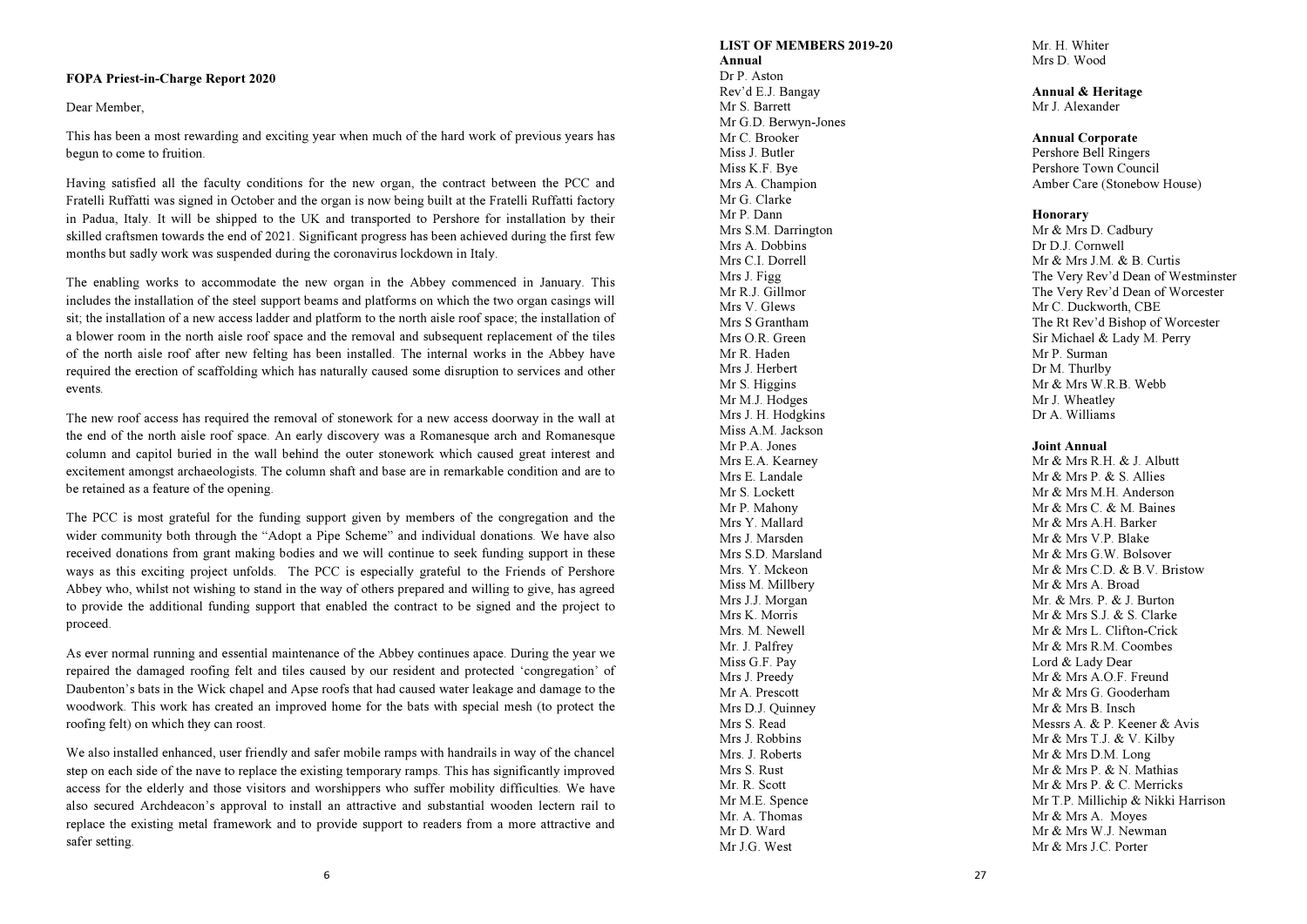# **STATEMENT OF FINANCIAL ACTIVITIES**

|                                    | 2020       | 2019      | 2018      |
|------------------------------------|------------|-----------|-----------|
|                                    | £          | £         | £         |
| Incoming resources                 | 2,135,245  | 35,898    | 30,233    |
| Less Resources expended            | (16, 277)  | (4,769)   | (4,790)   |
|                                    | 2,118,968  | 31,129    | 25,443    |
| Less Charitable Expenditure        |            |           |           |
| Grants to Pershore Abbey           | (433, 834) | (39, 939) | (62, 363) |
| Management and administration      | (10,030)   | (2,763)   | (2, 413)  |
|                                    | 1,675,104  | (11, 573) | 39,333    |
| Gains/(losses) on investment       |            |           |           |
| assets                             | (127, 726) | 46,246    | (2,577)   |
| Net surplus/(deficit)              | 1,547,378  | 34,673    | (41, 910) |
| <b>BALANCE SHEET</b>               |            |           |           |
| Fixed assets                       |            |           |           |
| Investments                        | 2,234,318  | 831,822   | 803,924   |
| Frances Archer land donation       | 0          | 100       | 100       |
|                                    | 2,234,318  | 831,922   | 804,024   |
| Current assets                     | 183,647    | 36,285    | 48,842    |
| Current liabilities                | (4,050)    | (1,670)   | (21,002)  |
| <b>Total Funds</b>                 | 2,413,915  | 866,537   | 831,864   |
| Accumulated fund                   |            |           |           |
| Opening fund as at 6 April<br>2019 | 866,537    | 831,864   | 843,774   |
| Net movement in year               | 1,547,378  | 34,673    | (41, 910) |
|                                    |            |           |           |
| Closing fund as at 5 April         |            |           |           |
| 2020                               | 2,413,915  | 866,537   | 831,864   |

Modifications were also made to the Abbey sound system to comply with the Government requirement to change the frequency band and associated operating system equipment. This together with the installation of a permanent audio and data connection between the console and audio equipment has stopped the interference thought to have been caused by the 4G telephone network.

Towards the end of 2019 we began the installation of our new energy efficient and flexible LED lighting system. Whist yet to be completed, the new lighting has already transformed the main interior of the Abbey into a warm and welcoming space with the ability to alter lighting levels and the ambient feel within the Abbey for a variety of services and events.

We continue to be most grateful for the additional funding support provided by the Friends for the roof repairs, mobile ramps, sound system and of course the routine roof and gutter cleaning.

One of our key aims as the Abbey is always to have a welcoming and open building that encourages people to not only come in to explore its architectural beauty but to also experience something of the mystery and wonder of God that was the catalyst for the Abbey being built in the first place. In ordinary times the Friends' support helps us to make sure that our fabric is in the best condition it can be and we give enormous thanks for that. In these strange times when our Abbey is closed to the public, the Friends' support and funding of the Abbey website has proved invaluable as we enable people to access the Abbey online and through social media. We give daily thanks that our Abbey is still 'open'!

Revd Claire Lording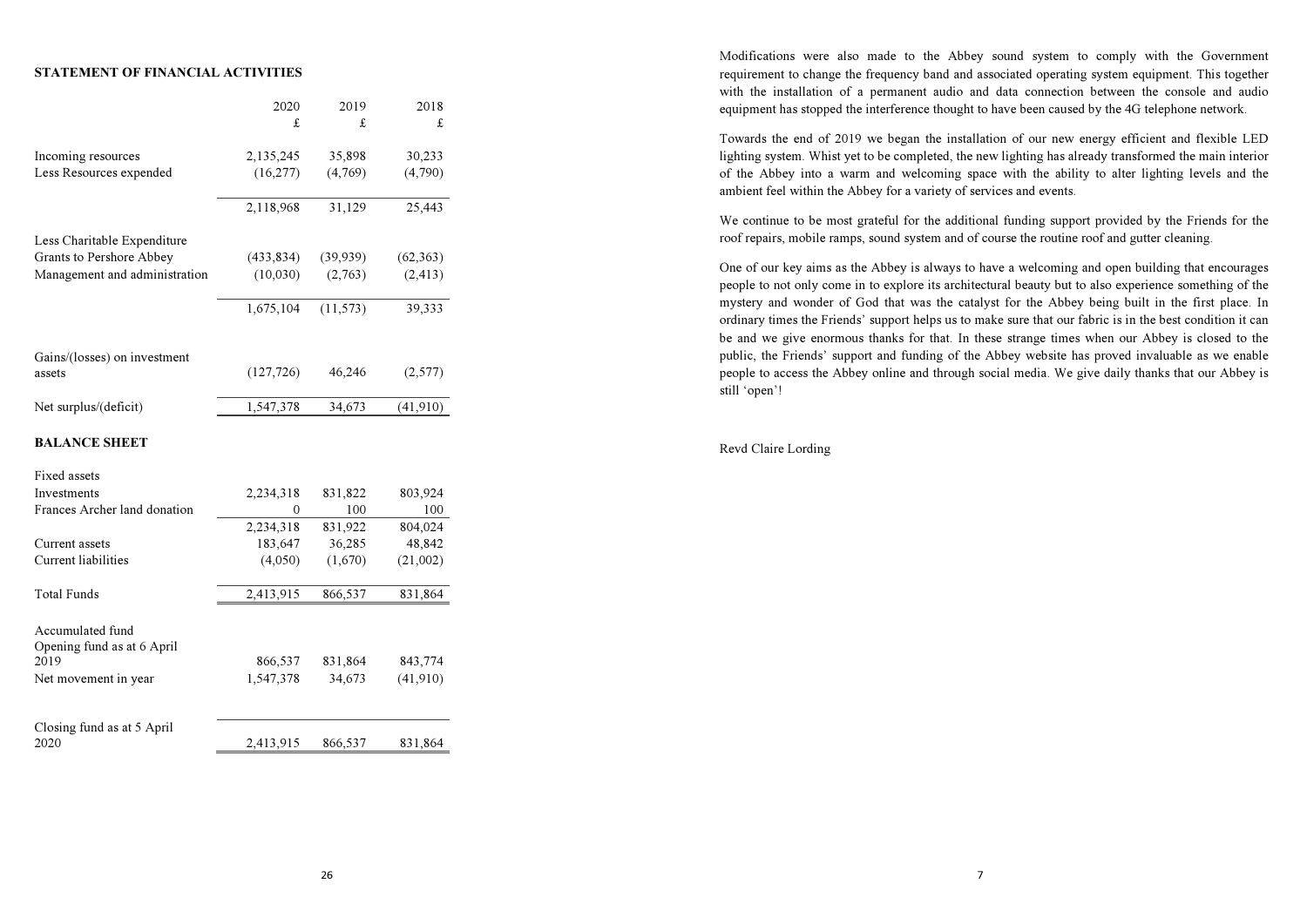|                                            | <b>Minutes of the Annual General Meeting</b><br>The Abbey Church of the Holy Cross Pershore<br>15 <sup>th</sup> September 2019                                                                                                                                                                                                                                                              | Cost<br>As at 6 April 2019<br>Disposals at cost<br>Additions at cost<br>Dividends reinvested<br>Equalisations | (1,033,605)<br>2,345,507<br>1,381<br>(338) | (150, 765)<br>127,811<br>1,323<br>(378) |
|--------------------------------------------|---------------------------------------------------------------------------------------------------------------------------------------------------------------------------------------------------------------------------------------------------------------------------------------------------------------------------------------------------------------------------------------------|---------------------------------------------------------------------------------------------------------------|--------------------------------------------|-----------------------------------------|
| 1. Welcome                                 |                                                                                                                                                                                                                                                                                                                                                                                             | As at 5 April 2020                                                                                            | 1,871,679                                  | 558,734                                 |
|                                            | Sir Michael Perry, President welcomed everyone to the meeting.                                                                                                                                                                                                                                                                                                                              | Remuneration paid to trustees during the year was nil $(2019 - nil)$                                          |                                            |                                         |
| Rev'd Lording gave an opening prayer.      |                                                                                                                                                                                                                                                                                                                                                                                             | Reimbursed expenses incurred by 3 trustees during the year totals £294                                        | Market                                     |                                         |
| 2. Apologies                               |                                                                                                                                                                                                                                                                                                                                                                                             | <b>Analysis</b>                                                                                               | value<br>2020                              | Cost<br>2020                            |
| out.                                       | Honorary Secretary Erica Norton reported that Apologies received totalled 52 – the names were read                                                                                                                                                                                                                                                                                          | Fixed interest                                                                                                | 209,199                                    | 179,920                                 |
| 3. Adoption of the Minutes of the last AGM |                                                                                                                                                                                                                                                                                                                                                                                             | Index linked<br>Alternative investments                                                                       | 44,875<br>206,538                          | 41,146<br>214,172                       |
| approved by all present.                   | The adoption of the minutes was proposed by Helen Whitwell and seconded by Fenella Smyth and                                                                                                                                                                                                                                                                                                | Multi Asset<br>Global<br>UK investments                                                                       | 77,135<br>310,572<br>802,560               | 74,891<br>297,984<br>842,580            |
| There were no matters arising.             |                                                                                                                                                                                                                                                                                                                                                                                             | Europe<br>North America                                                                                       | 38,752<br>120,085                          | 40,527<br>105,371                       |
|                                            | 4. Presentation of the Annual Report and Chairman's Report.                                                                                                                                                                                                                                                                                                                                 | Far East<br>Rest of the World                                                                                 | 51,200<br>19,400                           | 53,060<br>22,028                        |
|                                            | FOPA Executive Committee Chairman Michael Hodges thanked all members of the committee for<br>their hard work during the year. Drawing attention to his report published with the AGM papers he<br>summarised the projects completed at Pershore Abbey for which the Friends of Pershore Abbey had<br>made funds available during the year ended April 2019.                                 |                                                                                                               | 1,880,316                                  | 1,871,679                               |
| preceding the AGM.                         | He drew attention to the special contribution towards the work of the Friends of Pershore Abbey made<br>by Professor Keith Robbins whose death had been announced in the church service immediately                                                                                                                                                                                         | 6 Creditors                                                                                                   | 2020<br>£                                  | 2019<br>£                               |
|                                            | He informed the meeting of two large legacies to the Charity which were complex and not yet fully<br>ascertained. These would make a considerable difference to the finances of the charity.<br>He<br>confirmed that the FOPA Trustees had recently agreed to underwrite the costs of the purchase and<br>installation of the new Abbey pipe organ thus allowing the PCC to place an order. | Auditor's fee<br>Annual report<br>Abbey grants<br>Website balance<br>Due to PCC                               | 3,500<br>500<br>$\sim$<br>50               | 500<br>500<br>670                       |
|                                            | He confirmed that proposals were to be put to the AGM to revise the FOPA Constitution and to<br>convert to become a Charitable Incorporated Organisation.                                                                                                                                                                                                                                   | Deferred income                                                                                               | $\sim$                                     | 50                                      |
| and unanimously approved.                  | Michael Hodges proposed the adoption of the Annual Report which was seconded by Helen Whitwell                                                                                                                                                                                                                                                                                              |                                                                                                               | 4,050                                      | 1,720                                   |
|                                            |                                                                                                                                                                                                                                                                                                                                                                                             | 7 Accumulated fund                                                                                            |                                            |                                         |
| Incorporated Institution.                  | 5. Draft Resolution to enable changes to the existing Constitution and conversion to a Charitable                                                                                                                                                                                                                                                                                           | As at 6 April 2019<br>Increase/(reduction) in funds for year                                                  | 866,537<br>1,547,378                       | 831,864<br>34,673                       |
|                                            |                                                                                                                                                                                                                                                                                                                                                                                             | As at 5 April 2020                                                                                            | 2,413,915                                  | 866.537                                 |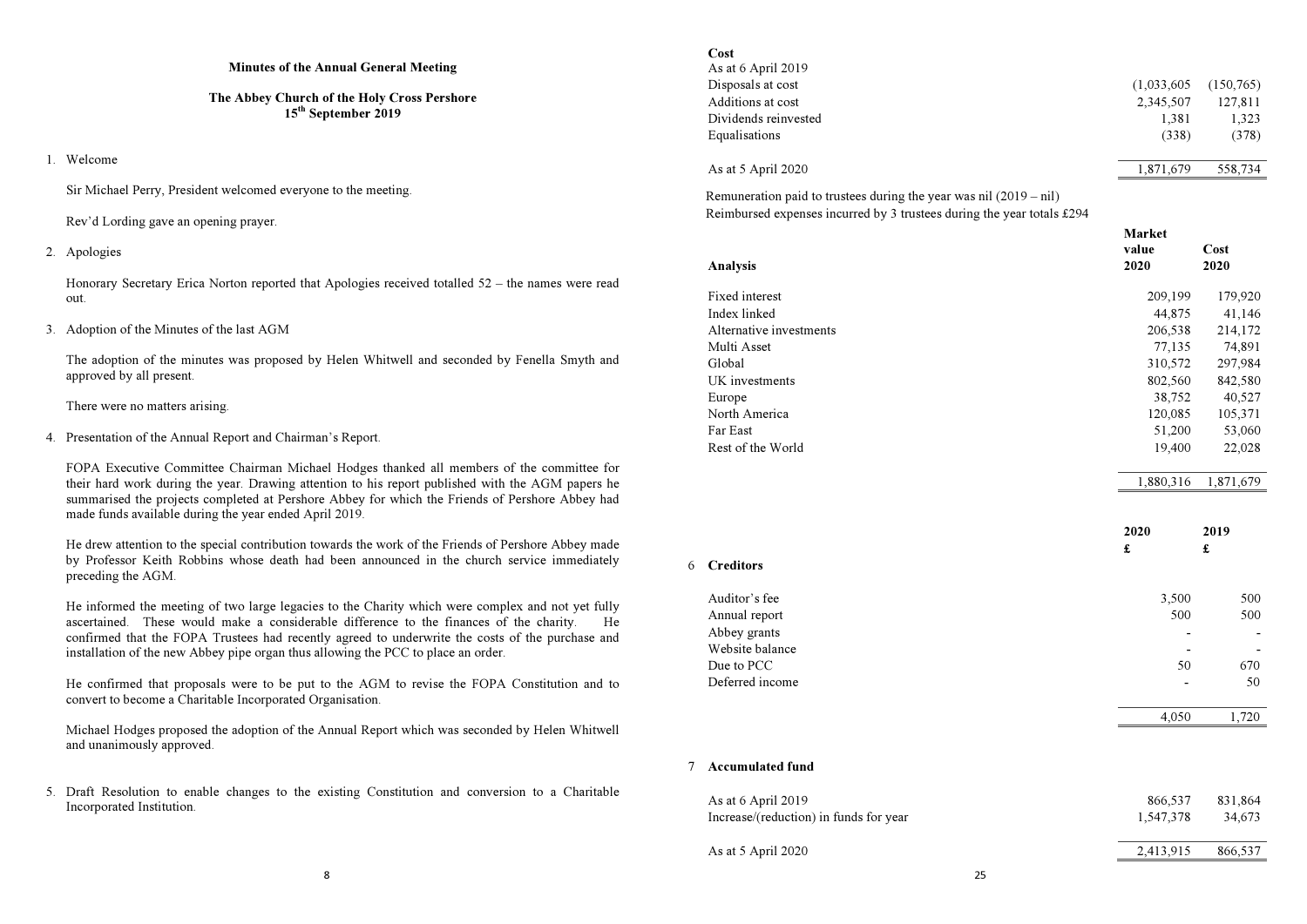## **FRIENDS OF PERSHORE ABBEY NOTES TO THE STATEMENT OF FINANCIAL ACTIVITIES FOR YEAR ENDED 5 APRIL 2020**

|                |                                                 | 2020        | 2019       |
|----------------|-------------------------------------------------|-------------|------------|
|                |                                                 | £           | £          |
| 2              | <b>Legacies and donations</b>                   |             |            |
|                | Donations                                       | 2,080,596   | 7,983      |
|                |                                                 | 2,080,596   | 2,111      |
| 3              | <b>Grants to Pershore Abbey</b>                 |             |            |
|                | Organ contract - progress payments              | 359,722     | 37,059     |
|                | Organ enabling works                            | 43,844      |            |
|                | Apse & Wick Chapel                              |             |            |
|                | Roof repairs                                    | 19,568      |            |
|                | Removable access ramps                          | 5,225       |            |
|                | Sound system enhancement                        | 3,445       |            |
|                | Legal support - organ                           |             |            |
|                | contract                                        | 1,000       |            |
|                | Roof and guttering repairs                      | 650         |            |
|                | Rail and offertory bowl repair                  | 380         |            |
|                | Leaflet                                         |             | 420        |
|                | Floor repairs                                   |             | 1,680      |
|                | Drain cleaning                                  |             | 780        |
|                |                                                 | 433,834     | 39,939     |
|                |                                                 |             |            |
| $\overline{4}$ | <b>Management and administration</b>            |             |            |
|                | Charity trustee assurance                       | 316         | 316        |
|                | Audit/Independent examiner's fee                | 3,510       | 492        |
|                | Leaflets, distribution, postage and advertising | 1,222       | 1,033      |
|                | Annual Report and AGM                           | 502         | 420        |
|                | Post Office box                                 | 342         | 330        |
|                | Meeting room                                    | 151         | 172        |
|                | Website costs                                   | 447         |            |
|                | Legal Fees                                      | 3,540       |            |
|                |                                                 |             |            |
|                |                                                 | 10,030      | 2,763      |
|                |                                                 |             |            |
| 5              | <b>Investments</b>                              |             |            |
|                | Market value                                    |             |            |
|                | As at 6 April 2019                              | 745,346     | 791,771    |
|                | Additions at cost                               | 2,345,507   | 127,811    |
|                | Disposals at market value                       | (1,083,731) | (221, 427) |
|                | Dividends reinvested                            | 1,381       | 1,323      |
|                | Equalisations                                   | (338)       | (378)      |
|                | Increase in market value                        | (127, 849)  | 46,246     |
|                | As at 5 April 2020                              | 1,880,316   | 745,346    |
|                |                                                 |             |            |

Michael drew the attention of the Friends to the draft proposals and explanatory notes which had been circulated with the Annual Report. He had prepared further copies available for the Friends together with copies of the Constitution both original and the draft amended version.

Roger Smith read a letter setting out his reservations which had been sent to the Chairman. In this he had Indicated that he did not consider that the proposed two draft amendments to the Constitution went far enough as FOPA and the PCC were separate charities with different aims and there was therefore an ongoing potential for conflict of interest.

Michael responded by confirming that the proposals were made following guidance by the Charity Commission Guidance CC29 supplemented by independent legal advice which had fully endorsed the suggested amendments.

### Amendment 1

To take account of the need to address the management and recording of conflict of interest and loyalties in accordance with the advice, guidance and specimen clauses contained within the Charity Commission Guidance CC29 and to make such alterations to the FOPA Constitution as considered necessary and expedient for the general administration of the charity. The Charity approves, endorses and to the extent necessary authorises the Executive Committee (pursuant to its powers in clause 5 of the Constitution) as soon as may be practical or expedient to amend the Constitution as set out in the draft amended Constitution made available to Members prior to this meeting.

David Hawkins proposed the adoption of this amendment and was seconded by Duncan Cadbury and unanimously approved.

## Amendment 2

That the Charity converts to and becomes a Charitable Incorporated Organisation on, or as soon as practicable or advisable after  $1<sup>st</sup>$  January 2020, and that the Executive Committee be empowered without further reference to the members of the Charity to take all steps, necessary and appropriate to effect such conversion and following completion of the same to dissolve the Charity, including without limitation:

- Forming and registering the new Organisation.
- Seeking such consents or orders as may be necessary to comply with this resolution.
- Executing on behalf of the Charity all and any deeds and other documents or instruments necessary or advisable to affect such conversion.
- Transferring the assets and liabilities of the Charity to the new Organisation, on condition that the rights and privileges of members and other persons or bodies in respect of the Charity are replicated in the new Organisation, subject to the continuance of the obligations of such persons or bodies to the Charity being similarly replicated and owned.

Margaret Hawkins raised the issue that any changes should be made with proper advice and consideration. Michael reassured her that this would be the case.

Helen Whitwell proposed the adoption of this amendment and was seconded by Malcolm Meikle and unanimously approved.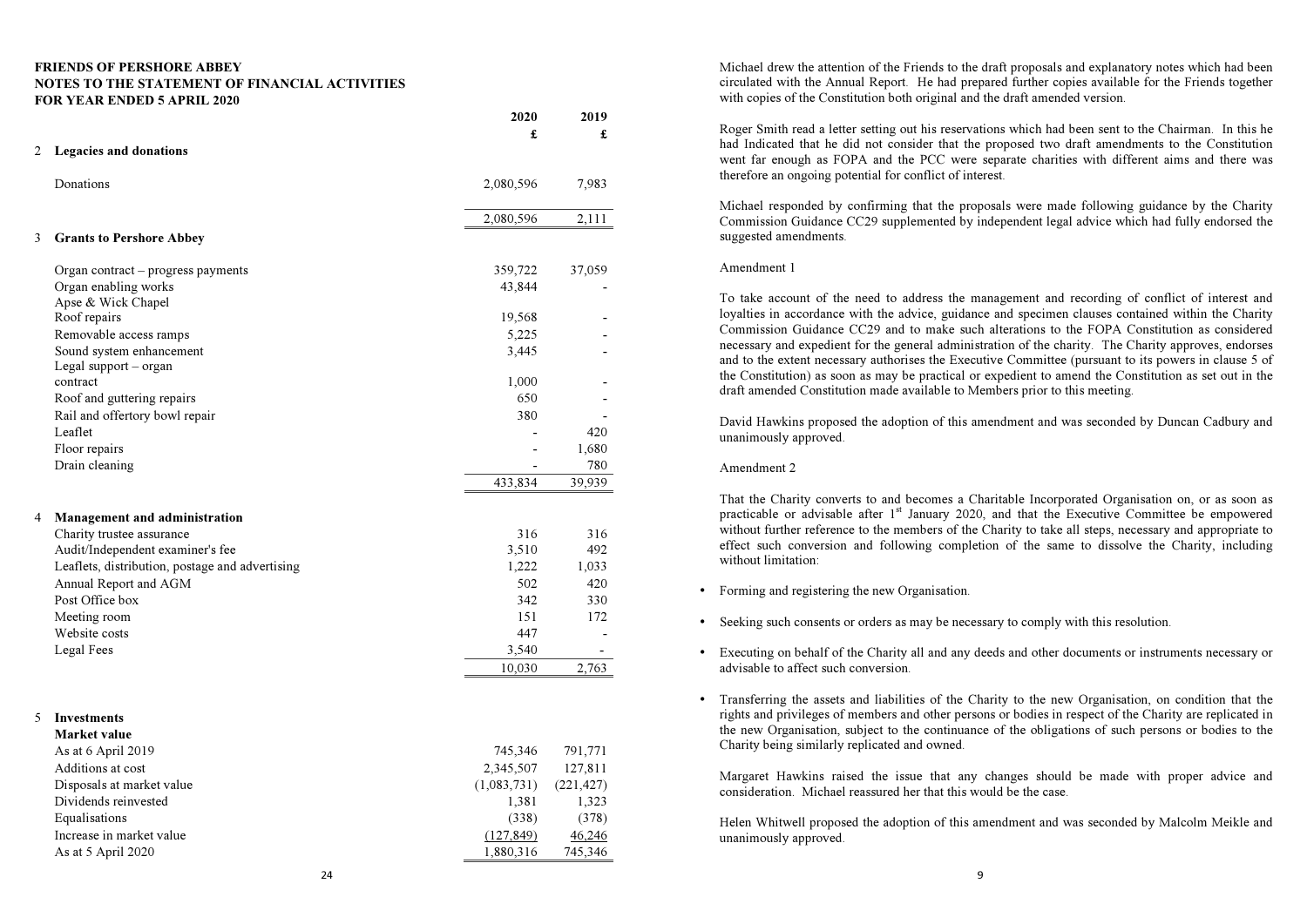Malcolm Meikle expressed thanks to the Executive Committee for the work which had taken place before these proposals were formulated and made.

# 6. Annual Accounts

The Honorary Treasurer Peter Dann presented the Annual Accounts, having thanked his predecessor Vaughan Blake for a comprehensive handover.

He highlighted several points from the report. Income was increased due to legacies and charitable donations. It was noted that administrative costs incurred remained at a low level. Grants to Pershore Abbey were less than the previous year but nevertheless exceeded the incoming resources for the year. There was a net gain on investments of £46,246, comprising both realised gains and unrealised losses.

It was reported that for various reasons the final value of two large legacies had yet to be ascertained. Full details would be provided at next year's AGM.

The adoption of the Annual Accounts was proposed by Chris Hordern, seconded by Margaret Goodrich, and approved by all present.

## 7. Election of Officers

- a. Honorary Treasurer, Peter Dann. Proposed by Vaughan Blake, seconded by David Williams-Thomas and approved by all present.
- b. Honorary Secretary, Erica Norton. Proposed by David Hawkins Seconded by David Williams Thomas and approved by all present.
- c. Honorary Membership Secretary, Maggie Atherton. Proposed by Michael Hodges Seconded by Helen Whitwell and approved by all present.

# 8. Election of Trustees

Nominations were received as follows - Maggie Atherton, Judith Dale, Peter Dann, Margaret Goodrich, David Hawkins, Michael Hodges, Chris Hordern, Matthew Horton, David Long, Erica Norton, Martyn Spence, Helen Whitwell and David Williams-Thomas.

These were proposed en-bloc by Ann Stallard and seconded by Joan Perry. They were unanimously approved by all present.

9. Any other business

Nil

Sir Michael Perry thanked all present for attending and closed the meeting.

## **FRIENDS OF PERSHORE ABBEY NOTES TO THE FINANCIAL STATEMENTS FOR THE YEAR ENDED 5 APRIL 2020**

Friends of Pershore Abbey is an unincorporated charity registered with the Charities Commission No. 500710. Details of the Charity can be found on the Administrative Information pages

## **Accounting policies**

# **Basis of accounting**

The financial statements are prepared under the historical cost convention as modified by the inclusion of investments at market value and in accordance with applicable accounting standards. In preparing the financial statements the charity follows best practice as set out in the "Statement of Recommended Practice Accounting and Reporting by Charities" (SORP & FRS 102).

## **Incoming resources**

Income is recognised in the period in which the Charity is entitled to receipt and the amount can be determined with reasonable certainty. Income is deferred only when the Charity has to fulfil conditions before becoming entitled to it or where the donor has specified that the income is to be expended in a future period. Legacies are included when the Charity is advised by the personal representative of an estate that payment will be made, or property transferred, and the amount involved can be quantified. Life subscriptions received are included in the Statement of Financial Activities in the year in which they are received.

### **Resources expended and basis of allocation of costs**

Expenditure is included when incurred.

### **Fixed asset investments**

Fixed asset investments are included at market value at the balance sheet date. Any gain or loss on sale or revaluation is credited or debited to the Statement of Financial Activities.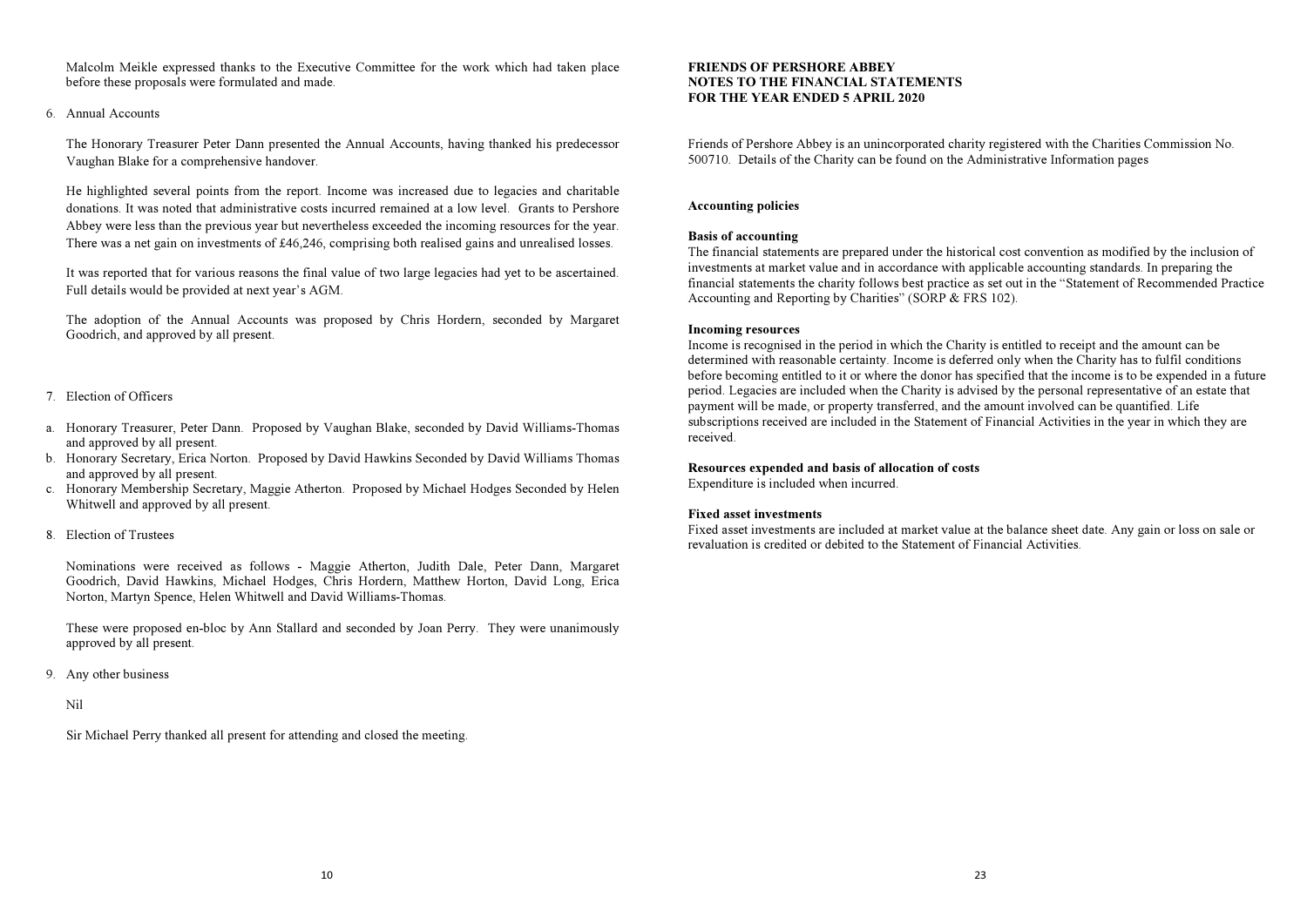# **FRIENDS OF PERSHORE ABBEY STATEMENT OF CASH FLOWS FOR THE YEAR ENDED 5 APRIL 2020**

|                                                      | 2020        | 2019       |
|------------------------------------------------------|-------------|------------|
| Net Income for year                                  | 1,547,378   | 34,673     |
|                                                      |             |            |
| Dividends received                                   | (51, 168)   | (20, 480)  |
| (Gains) / losses on investments                      | 127,849     | (46,246)   |
|                                                      |             |            |
| Increase in creditors                                | 2,330       | (19,282)   |
| Increase in debtors<br>Land gifted by Frances Archer | (472)       | 1,123      |
| deceased                                             | 100         |            |
|                                                      |             |            |
| Net cash flow from operating activities              | 1,626,017   | (50,212)   |
|                                                      |             |            |
| Cash flow from investing activities                  |             |            |
| Payments to acquire investments                      | (2,345,507) | (127, 811) |
| Dividends received                                   | 51,168      | 20,480     |
| Dividends reinvested                                 | (1, 381)    | (1,323)    |
| Equalisations                                        | 338         | 378        |
| Receipts from sales of investments                   | 1,083,731   | 221,427    |
| Funds transferred to S&W                             | (267, 527)  | (74, 323)  |
|                                                      |             |            |
| Net increase in cash and cash equivalents            | 146,839     | (11, 384)  |
|                                                      |             |            |
| Cash and cash equivalents at 6 April 2019            | 35,583      | 46,967     |
| Cash and cash equivalents at 5 April 2020            | 182,422     | 35,583     |
| Cash and cash equivalents consist of:                |             |            |
| Cash at bank and in hand                             | 182,422     | 35,583     |
|                                                      | 22          |            |

## **FRIENDS OF PERSHORE ABBEY ADMINISTRATIVE INFORMATION** FOR YEAR ENDED 5<sup>th</sup> April 2020 **The Charity is registered (No: 500710) with the Charity Commission**

**Trustees** The following served in office as Trustees throughout the year. **Elected Executive Committee** Dr. Judith Dale Margaret Goodrich David Hawkins Michael Hodges Chris Hordern Matthew Horton David Long Martyn Spence David Williams-Thomas Helen Whitwell **Honorary Officers** Peter Dann **Honorary Treasurer**<br>**Frica Norton** Honorary Secretary Erica Norton Honorary Secretary<br>
Maggie Atherton Honorary Members Honorary Membership Secretary **Ex Officio President** Sir Michael Perry **The Priest-in-Charge** Rev'd Claire Lording **Churchwardens of the Abbey** Suzanne Clarke & William Newman Under the terms of the constitution the Executive Committee shall comprise all shown above. At the Annual General Meeting all committee members may put themselves forward, if they wish, for reelection. In addition, the committee has the power to co-opt. All members are invited to propose other members for election to the committee. Proposal forms are available from the Hon Secretary and completed forms must be delivered to her one week before the Annual General meeting. Training is offered to new trustees as required.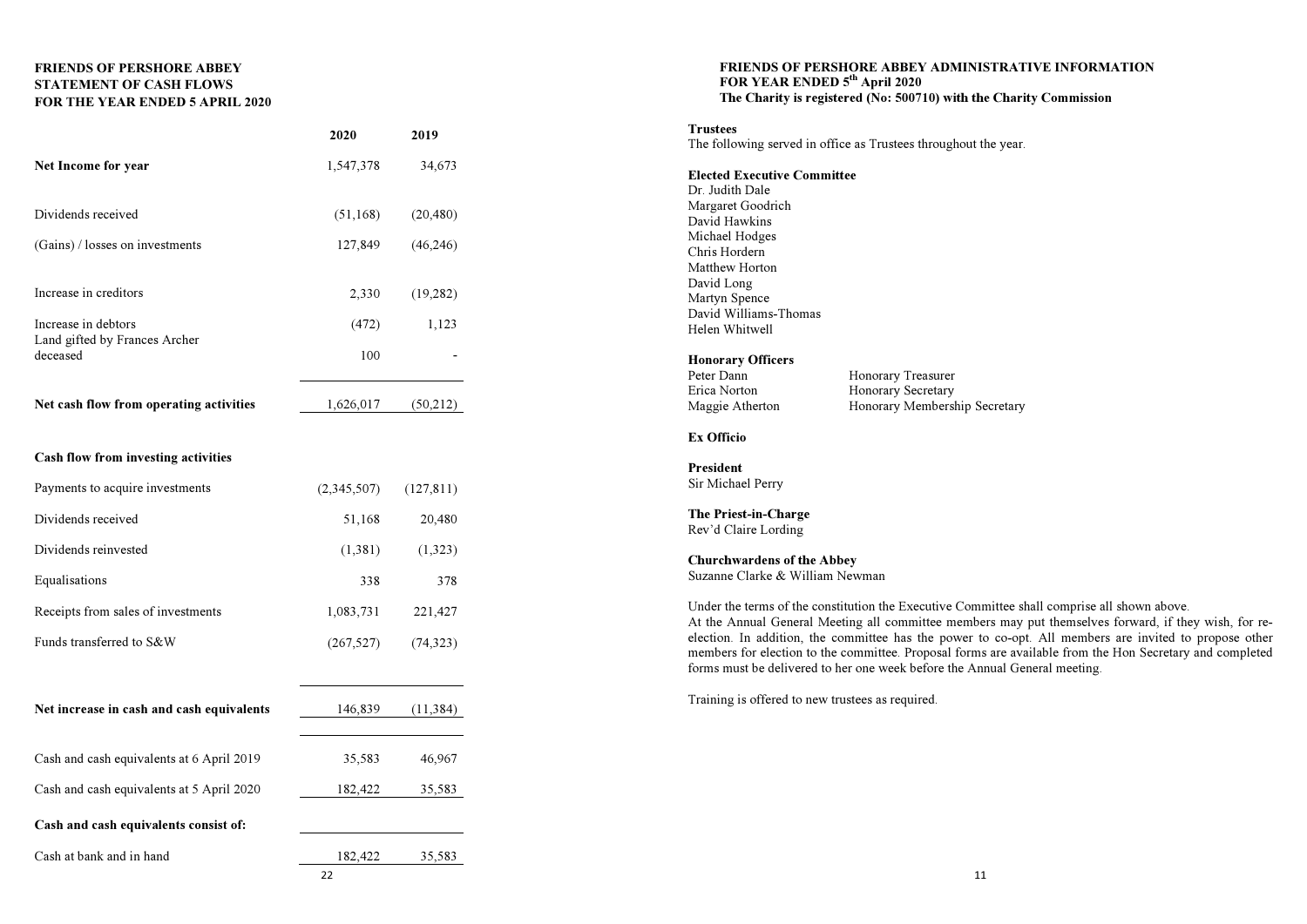|                                       | <b>FRIENDS OF PERSHORE ABBEY</b>          |        |         |              |                    |                           |
|---------------------------------------|-------------------------------------------|--------|---------|--------------|--------------------|---------------------------|
| <b>Vice Presidents</b>                | <b>BALANCE SHEET</b>                      |        |         |              |                    |                           |
| Ex Officio                            | AS AT 5 APRIL 2020                        |        |         |              |                    |                           |
| The Bishop of Worcester               |                                           |        |         | 2020         |                    | 2019                      |
| The Dean of Westminster               |                                           | Note   | £       | $\mathbf f$  | £                  | £                         |
| The Dean of Worcester                 |                                           |        |         |              |                    |                           |
|                                       | <b>Fixed Assets</b>                       |        |         |              |                    |                           |
| <b>Vice Presidents</b>                |                                           |        |         |              |                    |                           |
| Mr C. J. Baines                       | Investments - at market value             | 5      |         | 1,880,316    |                    | 745,346                   |
| Mrs B. Curtis                         | Funds held by Smith &                     |        |         |              |                    |                           |
| Mrs M. Goodrich                       | Williamson                                |        |         | 354,003      |                    | 86,476                    |
| Mr D. N. Hawkins                      | Land Gifted by Frances Archer             |        |         |              |                    |                           |
| Mr K. S. Poyser                       | deceased                                  |        |         | $\mathbf{0}$ |                    | 100                       |
| Miss A. Stallard                      |                                           |        |         | 2,234,319    |                    | 831,922                   |
| Mr D. Williams-Thomas                 |                                           |        |         |              |                    |                           |
| Mrs J. Williams-Thomas                | <b>Current Assets</b>                     |        |         |              |                    |                           |
| Dr J. D. C. Wilson                    |                                           |        |         |              |                    |                           |
|                                       | Debtors                                   |        | 1,224   |              | 752                |                           |
| <b>Bankers</b>                        | Cash at bank & in hand                    |        | 182,422 |              | 35,533             |                           |
| Lloyds Bank plc                       |                                           |        | 183,646 |              | 36,285             |                           |
| 21, Broad Street                      |                                           |        |         |              |                    |                           |
| Pershore, Worcestershire, WR10 1BD    | Current liabilities                       |        |         |              |                    |                           |
| Solicitors                            | Creditors & accruals                      | 6      | 4,050   |              | 1,670              |                           |
| Russell & Co.                         |                                           |        |         |              |                    |                           |
| Holland House                         | Net working capital                       |        |         | 179,596      |                    | 34,615                    |
| Church Street                         |                                           |        |         |              |                    |                           |
| Malvern                               | Net Assets                                |        |         | 2,413,915    |                    | 866,537                   |
| WR14 2AH                              |                                           |        |         |              |                    |                           |
|                                       |                                           | $\tau$ |         |              |                    |                           |
| <b>Independent Auditor</b>            | Total unrestricted funds                  |        |         | 2,413,915    |                    | 866,537                   |
| J.H. Painter FCA                      |                                           |        |         |              |                    |                           |
| Haines Watts Worcester Audit Ltd.     |                                           |        |         |              |                    |                           |
| Suite 1a                              | Approved by the Trustees on               |        |         |              |                    |                           |
| Shire Business Park                   | and signed on their behalf by:            |        |         |              |                    |                           |
| Wainwright Road                       |                                           |        |         |              |                    |                           |
| Worcester WR4 9FA                     |                                           |        |         |              |                    |                           |
| <b>Investment Management</b>          |                                           |        |         |              |                    |                           |
| Smith & Williamson                    |                                           |        |         |              |                    |                           |
| 3 <sup>rd</sup> Floor, 9, Colmore Row |                                           |        |         |              |                    |                           |
| Birmingham B3 2BJ                     | Michael Hodges                            |        |         |              | Peter Dann         |                           |
|                                       |                                           |        |         |              |                    |                           |
| <b>Principal Office</b>               | Chairman of the Friends of Pershore Abbey |        |         |              |                    | Friends of Pershore Abbey |
| PO Box 46                             | <b>Executive Committee</b>                |        |         |              | Honorary Treasurer |                           |
|                                       |                                           |        |         |              |                    |                           |

Pershore

Worcestershire WR10 1YN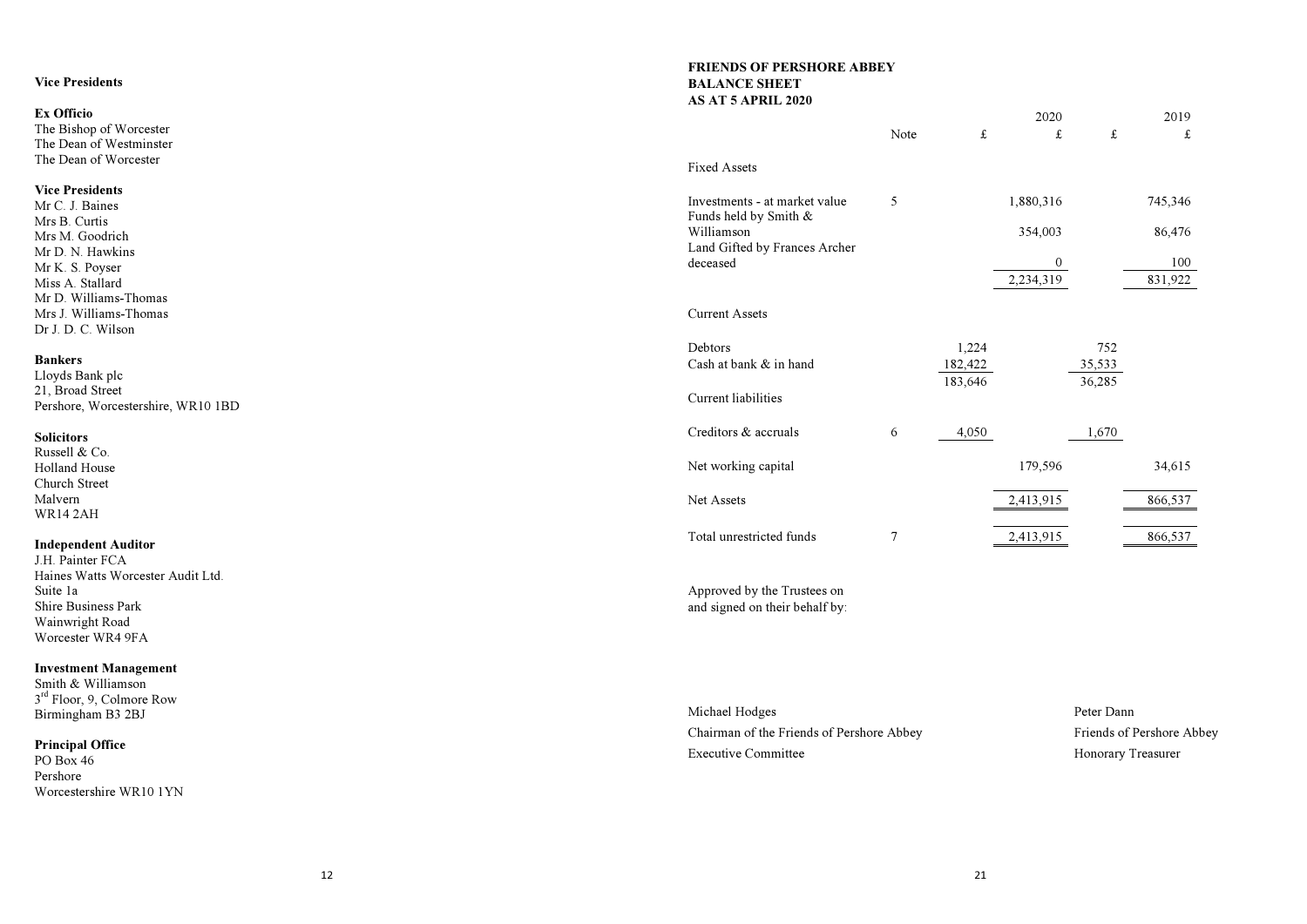# **FRIENDS OF PERSHORE ABBEY STATEMENT OF FINANCIAL ACTIVITIES FOR YEAR ENDED 5 APRIL 2020**

|                                          |                |            | 2020       |           | 2019      |
|------------------------------------------|----------------|------------|------------|-----------|-----------|
|                                          | Note           | £          | £          | £         | £         |
| Incoming Resource                        |                |            |            |           |           |
| Subscriptions                            |                |            | 3,361      |           | 2,699     |
| Life members                             |                |            | 120        |           | 640       |
| Summer lecture                           |                |            | $\Omega$   |           | 870       |
| Dividends received/accumulated           |                |            | 51,168     |           | 20,480    |
| Legacies and charitable donations        | $\overline{2}$ |            | 2,080,596  |           | 7,983     |
| Income tax refund                        |                |            | $\Omega$   |           | 3,226     |
|                                          |                |            | 2,135,245  |           | 35,898    |
| Resources expended                       |                |            |            |           |           |
| Investment management fees               |                | 16,277     |            | 4,769     |           |
| Charitable expenditure                   |                |            |            |           |           |
| Grants to Pershore Abbey                 | 3              | 433,834    |            | 39,939    |           |
| Management and administration            | 4              | 10,030     |            | 2,763     |           |
|                                          |                |            | 460,141    |           | 47,471    |
|                                          |                |            | 1,675,104  |           | (11, 573) |
| Realised gains/(losses) on investments   |                | 49,104     |            | 70,662    |           |
| Unrealised gains/(losses) on investments |                | (176, 830) |            | (24, 416) |           |
|                                          |                |            | (127, 726) |           | 46,246    |
| Net Movement in funds                    |                |            | 1,547,378  |           | 34,673    |
| Fund balance as at 6 April 2019          |                |            | 866,537    |           | 831,864   |
| Fund balance as at 5 April 2020          |                |            | 2,413,915  |           | 866,537   |

# **FRIENDS OF PERSHORE ABBEY TRUSTEES REPORT FOR YEAR ENDED 5 APRIL 2020**

The Trustees are pleased to present their report together with the Financial Statements of the Charity for the year ended 5**th** April 2020.

### **Constitution**

The Charity is registered with the Charity Commissioners number 500710.

## **Objects**

The Charity's objects are contained in the revised Constitution approved on the  $15<sup>th</sup>$  September 2019 and are as follows:

a. The aim of the Charity shall be the preservation, repair, maintenance, restoration and improvement of the fabric of Pershore Abbey including its furniture, ornaments and contents for the benefit of the public; and

b. The income of the Charity must be applied in meeting the proper aims of administering the Charity and subject thereto in furthering the Charity's aims.

# **Public Benefit**

The Charity has had regard to guidance from the Charities Commission on the provision of public benefit. The first principle requires the Charity to identify the benefits and the second to demonstrate that these benefit the public or a section of the public. The principal objects described above identify the benefits and this report details how the charity has delivered the benefits to the local community.

# **Structure Governance and Management**

The policy, strategy and management of the Charity is determined by the trustees acting as the Executive Committee which meets quarterly. Six trustees form the Investment Committee which makes recommendations on investments to the Executive Committee. Honorary officers carry out most of the day to day management of the Charity. The trustees do not receive any remuneration for their duties.

# **Grants to Pershore Abbey**

Total grants in the year amounted to £433,834

### **Membership Brochure**

The Friends of Pershore Abbey brochure is available as a hard copy at Pershore Abbey and at the Friends of Pershore Abbey website at: www.fopa.org.uk

### **Trustees Responsibilities**

The Charities Act 2011 requires the trustees to prepare financial statements for each financial year which gives a true and fair view of the situation of the Charity and of the surplus or deficit of income and expenditure for that year.

In preparing these financial statements the Trustees follow best practice and are required to:

- 1 Select suitable accounting policies and then apply them consistently.<br>2 Make judgements and estimates that are reasonable and prudent
- Make judgements and estimates that are reasonable and prudent.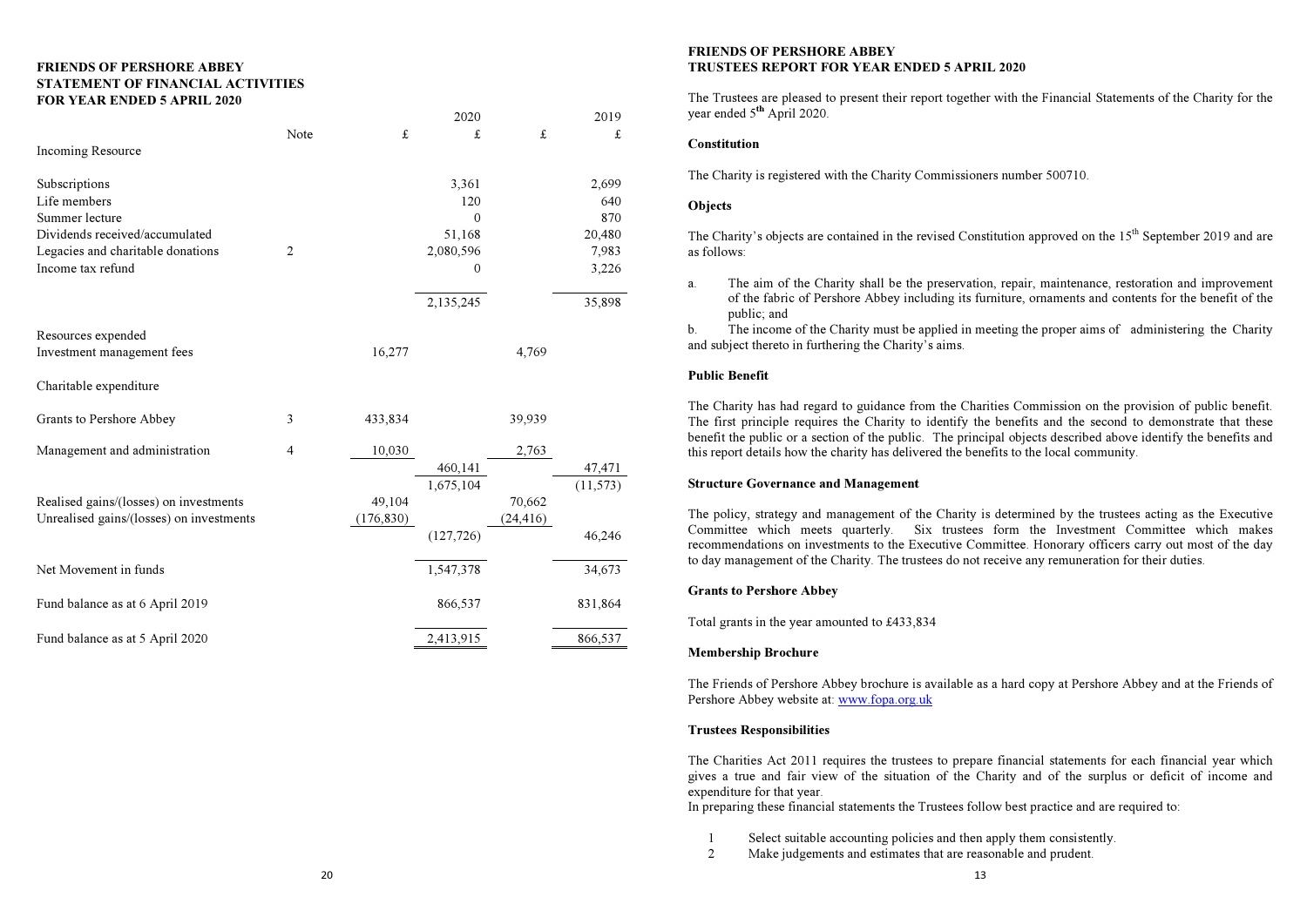3 Prepare the financial statements on a going concern basis, unless it is not appropriate to assume that the Charity will continue on that basis.

The Trustees are responsible for keeping proper accounting records which disclose with reasonable accuracy at any time the financial position of the Charity and to enable them to ensure the financial statements comply with the Charities Act 2011 and the provisions of its governing instrument.

# **Risk Management**

The Trustees have assessed the major risks to which the Charity is exposed, in particular those related to the operations and finances of the Charity and are satisfied that systems controls and procedures are in place to mitigate over exposure to these.

# **Reserves Policy**

The Trustees have with effect from 16**th** June 2011 adopted a Reserves Policy for inclusion with its annual accounts and reporting requirements to the Charity Commission. As a result, the Trustees consider the amount required to retain out of its general income as a reserve for its general running costs is less than £5,000 per annum. Consequently, all other monies as currently managed by the Trustees are available to spend on its Charitable Objects.

# **Investment policy**

The Charity Funds are invested in accordance with the Charity's Governing Instrument and the Trustees Act 2000.

A Written Investment Policy has been agreed with Smith & Williamson who are "an Authorised Person" within the meaning of the Financial Services and Markets Act 2000 and sets out (inter alia) the scope and limitations of the Investment Manager, the target asset allocation, the standard criteria for investment on a discretionary mandate, the benchmarking and reporting requirements and the agreed remuneration of the investment manager.

Such a Written Investment Policy is updated and reviewed from time to time.

# **Investments**

The Executive Committee allocates significant donations and legacies to major capital projects. Smith & Williamson act as investment managers.

The Charity's funds continue to be invested in a balanced portfolio to provide income and capital growth. The Trustees have appointed a sub-committee to manage and receive advice from the investment advisers about changes in the portfolio.

# **Sub-Committee**

Matthew Horton -Chairman Peter Dann Michael Hodges Chris Hordern David Williams-Thomas Helen Whitwell Erica Norton

Based on recommendations, the full Executive Committee make purchases and sales of investments. Movements in the portfolio are shown in detail in the notes to the financial statements.

· Identify and assess the risks of material misstatement of the financial statements, whether due to fraud or error, design and perform audit procedures responsive to those risks, and obtain audit evidence that is sufficient and appropriate to provide a basis for our opinion. The risk of not detecting a material misstatement resulting from fraud is higher than for one resulting from error, as fraud may involve collusion, forgery, intentional omissions, misrepresentations, or the override of internal control.

· Obtain an understanding of internal control relevant to the audit in order to design audit procedures that are appropriate in the circumstances, but not for the purpose of expressing an opinion on the effectiveness of the charity's internal control.

· Evaluate the appropriateness of accounting policies used and the reasonableness of accounting estimates and related disclosures made by the trustees.

· Conclude on the appropriateness of the trustees' use of the going concern basis of accounting and, based on the audit evidence obtained, whether a material uncertainty exists related to events or conditions that may cast significant doubt on the charity's ability to continue as a going concern. If we conclude that a material uncertainty exists, we are required to draw attention in our auditor's report to the related disclosures in the financial statements or, if such disclosures are inadequate, to modify our opinion. Our conclusions are based on the audit evidence obtained up to the date of our auditor's report. However, future events or conditions may cause the charity to cease to continue as a going concern.

· Evaluate the overall presentation, structure and content of the financial statements, including the disclosures, and whether the financial statements represent the underlying transactions and events in a manner that achieves fair presentation.

We communicate with those charged with governance regarding, among other matters, the planned scope and timing of the audit and significant audit findings, including any significant deficiencies in internal control that we identify during our audit.]

# **Use of our report**

This report is made solely to the charity's trustees, as a body, in accordance with Part 4 of the Charities (Accounts and Reports) Regulations 2008. Our audit work has been undertaken so that we might state to the charity's trustees those matters we are required to state to them in an auditor's report and for no other purpose. To the fullest extent permitted by law, we do not accept or assume responsibility to anyone other than the charity and the charity's trustees as a body, for our audit work, for this report, or for the opinions we have formed.

John Painter FCA (Senior Statutory Auditor) For and on behalf of Haines Watts Worcester Audit Limited Suite 1a, Shire Business Park, Wainwright Road, **Worcester** WR4 9FA

 $17<sup>th</sup>$  August 2020

Haines Watts Worcester Audit Limited is eligible to act as an auditor in terms of section 1212 of the Companies Act 2006.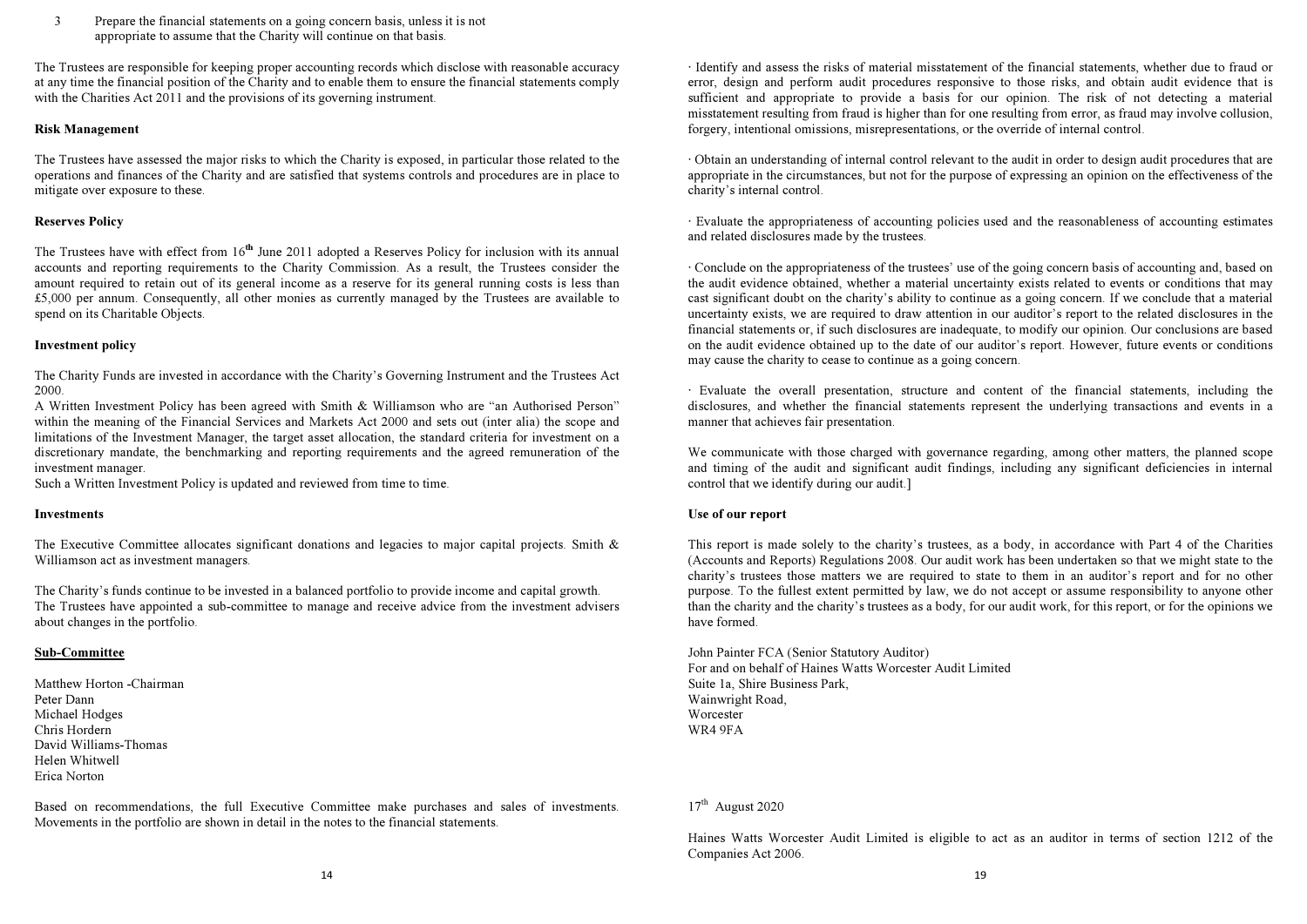In connection with our audit of the financial statements, our responsibility is to read the other information and, in doing so, consider whether the other information is materially inconsistent with the financial statements or our knowledge obtained in the audit or otherwise appears to be materially misstated. If we identify such material inconsistencies or apparent material misstatements, we are required to determine whether there is a material misstatement in the financial statements or a material misstatement of the other information. If, based on the work we have performed, we conclude that there is a material misstatement of this other information, we are required to report that fact.

We have nothing to report in this regard.

## **Matters on which we are required to report by exception**

We have nothing to report in respect of the following matters in relation to which the Charities (Accounts and Reports) Regulations 2008 require us to report to you if, in our opinion:

· the information given in the financial statements is inconsistent in any material respect with the trustees' report; or

· sufficient accounting records have not been kept; or

· the financial statements are not in agreement with the accounting records; or

· we have not received all the information and explanations we require for our audit.

#### **Responsibilities of trustees**

As explained more fully in the trustees' responsibilities statement set out on page 18, the trustees are responsible for the preparation of financial statements which give a true and fair view, and for such internal control as the trustees determine is necessary to enable the preparation of financial statements that are free from material misstatement, whether due to fraud or error.

In preparing the financial statements, the trustees are responsible for assessing the charity's ability to continue as a going concern, disclosing, as applicable, matters related to going concern and using the going concern basis of accounting unless the trustees either intend to liquidate the charity or to cease operations, or have no realistic alternative but to do so.

### **Auditor's responsibilities for the audit of the financial statements**

We have been appointed as auditor under section 1443 of the Charities Act 2011 and report in accordance with regulations made under section 154 of that Act.

Our objectives are to obtain reasonable assurance about whether the financial statements as a whole are free from material misstatement, whether due to fraud or error, and to issue an auditor's report that includes our opinion. Reasonable assurance is a high level of assurance, but it is not a guarantee that an audit conducted in accordance with ISAs (UK) will always detect a material misstatement when it exists. Misstatements can arise from fraud or error and are considered material if, individually or in the aggregate, they could reasonably be expected to influence the economic decisions of users taken on the basis of these financial statements.

As part of an audit in accordance with ISAs (UK), we exercise professional judgment and maintain professional scepticism throughout the audit. We also:

#### **Investment advice**

Smith & Williamson of Birmingham continue to act as investment managers for the Friends portfolio of investments on a discretionary basis, with Mr Adrian Taylor acting as investment manager who regularly reports in person to the investment sub-committee. The charity's funds continue to be invested in a balanced portfolio to provide income and capital growth. Based on recommendations, the full Executive Committee make purchases and sales of investments. Movements in the portfolio are shown in detail in the notes to the financial statements.

### **Investment performance**

The portfolio value of £2,234,319 as at  $5<sup>th</sup>$  April, 2020 does not bear direct comparison with the value as at  $5<sup>th</sup>$  April, 2019 (£831,822) as generous legacy bequests were added to the charity during the period, partly offset by further funds withdrawn for the purchase of the new organ. However, after adjusting for this, the value of the portfolio declined by -9.11% in total return terms (i.e. capital growth and income), compared to a fall of -11.49% in the MSCI WMA Balanced benchmark. This decline is accounted for by the sudden traumatic impact of the coronavirus issue.

# **Asset Allocation**

For most of the period the global economic background remained favourable for maintaining the bias towards long term growth assets (mainly equities) within a medium risk environment. This was based on a gradually improving economic and company profit background together with hopes of Brexit progress after the General Election and signs of headway in US/Chinese trade negotiations.

As a result, the portfolio demonstrated steady growth in first 10 months, only for this to be reversed in March as a result of the coronavirus turmoil when virtually all global assets (with the exception of Government bonds) fell sharply.

An appropriate level of cash was maintained to meet the PCC's funding needs in connection with the purchase of the new organ. As a result, cash levels have remained higher than average and this has helped cushion some of the worst impact from the recent sell-off.

# **Outlook**

The global backdrop is very uncertain, and we expect volatility to remain a feature in coming months with risks to both capital and income.

The huge stimulatory monetary measures now being put in place by global authorities are crucially important in encouraging recovery from what is now set to be a significant recession in 2020 and into 2021. There will be opportunities for equities to perform in this environment, but care is needed. Any recovery will be slow and modest, and the winners of tomorrow may be different from those of the past. Issues such as prolonged austerity, potentially high unemployment, changing lifestyles will influence both corporate and household attitudes.

The recent strong bond performance may continue in the short term but offer poor value over the long term. Whilst inflation is not currently an issue, this could become a threat should there be a sharp rebound in future economic growth, which would further undermine the appeal of bonds.

On balance the Trustees continue to bias the portfolio towards growth assets. But more than ever it is important to maintain a diversified structure to help meet the charity's objectives.